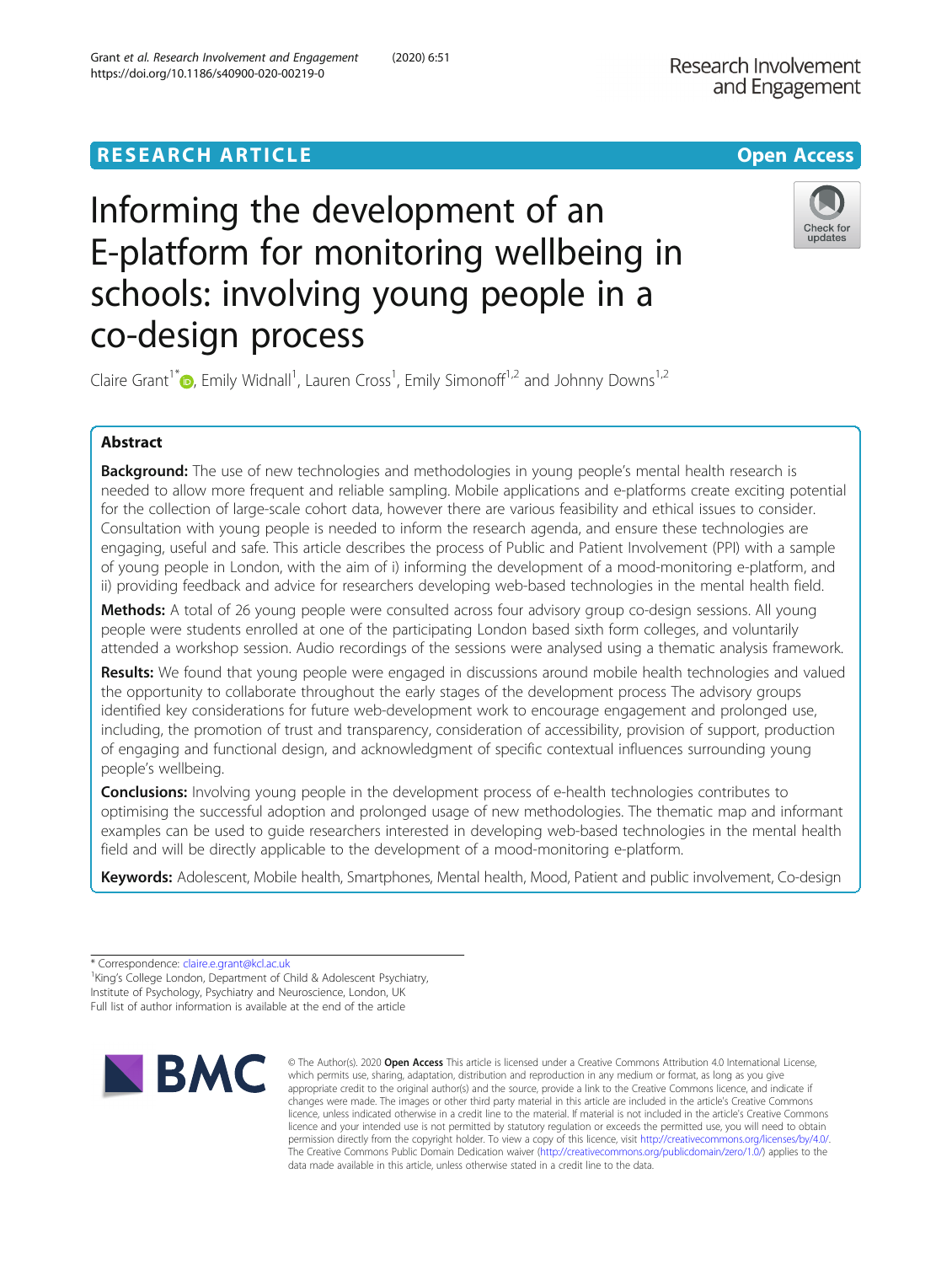# Plain English summary

Mental health difficulties are common, impacting on the wellbeing, quality of life and overall health of many individuals. Most adult mental health challenges appear before the age of 18, yet there is still a lack of understanding around the factors influencing their development. Research typically relies on young people to reflect back over long periods, making it difficult to observe small changes in a real time setting. A better understanding of short term changes in symptoms could lead to new insights and inform new treatments. Given that young people are early adopters of new technology, an obvious way forward is to use mobile devices to capture young people's self-reported mood, wellbeing daily events and experiences as they happen in real-time. Such methods would allow researchers and clinicians to gain a more detailed understanding of daily mood changes as well as how daily experiences can impact on mood and the overall mental health of young people.

In order to develop an engaging mobile product that is useful, it is important to involve the end-users (young people) in development, design and testing processes. This involvement is also useful for exploring the ethical and practical concerns of developing mobile health technologies, particularly in the context of young people. This process forms part of a larger research project which explores the possibility of young people using a mobile mood monitoring application within a school setting. This article describes our Patient and Public Involvement (PPI) work with young people, with the aim of i) informing the development of our mood monitoring application, and ii) providing feedback and advice to researchers developing web-based technologies for young people in the mental health field. We found that young people were engaged in discussions around mobile health technologies and valued the opportunity to collaborate throughout the early stages of a development process. Participants actively collaborated through co-design practises and offered insight into design and function expectations and preferences. The advisory groups provided important context to our project, informing us of attitudes towards commercially available wellbeing applications, as well as mental health school-based research more broadly. In addition, young people highlighted key considerations for future web-development work, including, the promotion of trust and transparency, consideration of accessibility, provision of support, production of engaging and functional design, and an understanding of young people's specific context.

#### Background

Mental health problems in children and adolescents are common, with around 1 in 7 young people in the UK presenting with a diagnosable disorder [\[1](#page-9-0)]. Such challenges impact on many aspects of an individual's life, including social relationships and educational attainment [[2\]](#page-9-0), and place exceptional demands on supporting networks and services [\[3](#page-9-0)] with 3% of children nationwide referred to specialised Children and Adolescent Mental Health Services (CAMHS) [\[4\]](#page-9-0). Early identification and intervention is salient as most adult mental health difficulties present before the age of  $18 \, [5]$  $18 \, [5]$ , and the onset of mental health difficulties in adolescence is associated with poorer mental health, physical health, social and economic outcomes in later life [\[6](#page-9-0), [7\]](#page-9-0). While identification and treatment of child and adolescent psychopathology has advanced in recent years, targeted interventions are limited by lack of varied understanding around disorder development and persistence [[8\]](#page-9-0). There is a need to move beyond the identification of risk factors and begin to understand the nuances influencing varying individual health outcomes in young people [[9\]](#page-9-0). Capturing temporal fluctuations in adolescent mood, and individual exposure to life stressors would help inform future preventative and targeted interventional development [\[10\]](#page-9-0). Furthermore, with schools becoming increasingly involved in the detection and support of mental ill-health, there is an additional need for researchers and clinical services to support routine collection of health data at school level [\[11\]](#page-9-0). A recent green paper from the British government has highlighted the importance of collaborative working between schools and local services to support the development of resilient and healthy pupils [\[10\]](#page-9-0), however there are concerns around burden on school staff screening, identifying and supporting student mental health difficulties  $[11]$  $[11]$ . As such, there is appetite to develop more effective methods for collecting and interpreting cohort data to facilitate informed interventions for the benefit of schools, researchers and clinical services [[12\]](#page-9-0).

Epidemiological approaches to school-based mental health studies can often heavily rely on young people's retrospective recall due to infrequent school visits for sampling  $[13]$  $[13]$  $[13]$ . This limits the ability to investigate timings and granularity of wellbeing reports and impacts on the robustness of representational cohort data. Furthermore, as well as being time and labour intensive [[14\]](#page-9-0), these approaches often fail to capture harder to reach students who may be absent from school or unlikely to engage – including children with mental health disorders [\[15\]](#page-9-0). A potential solution is to incorporate technological advancements in remote self-reporting in routine school-based data collection [\[16](#page-9-0)]. Young people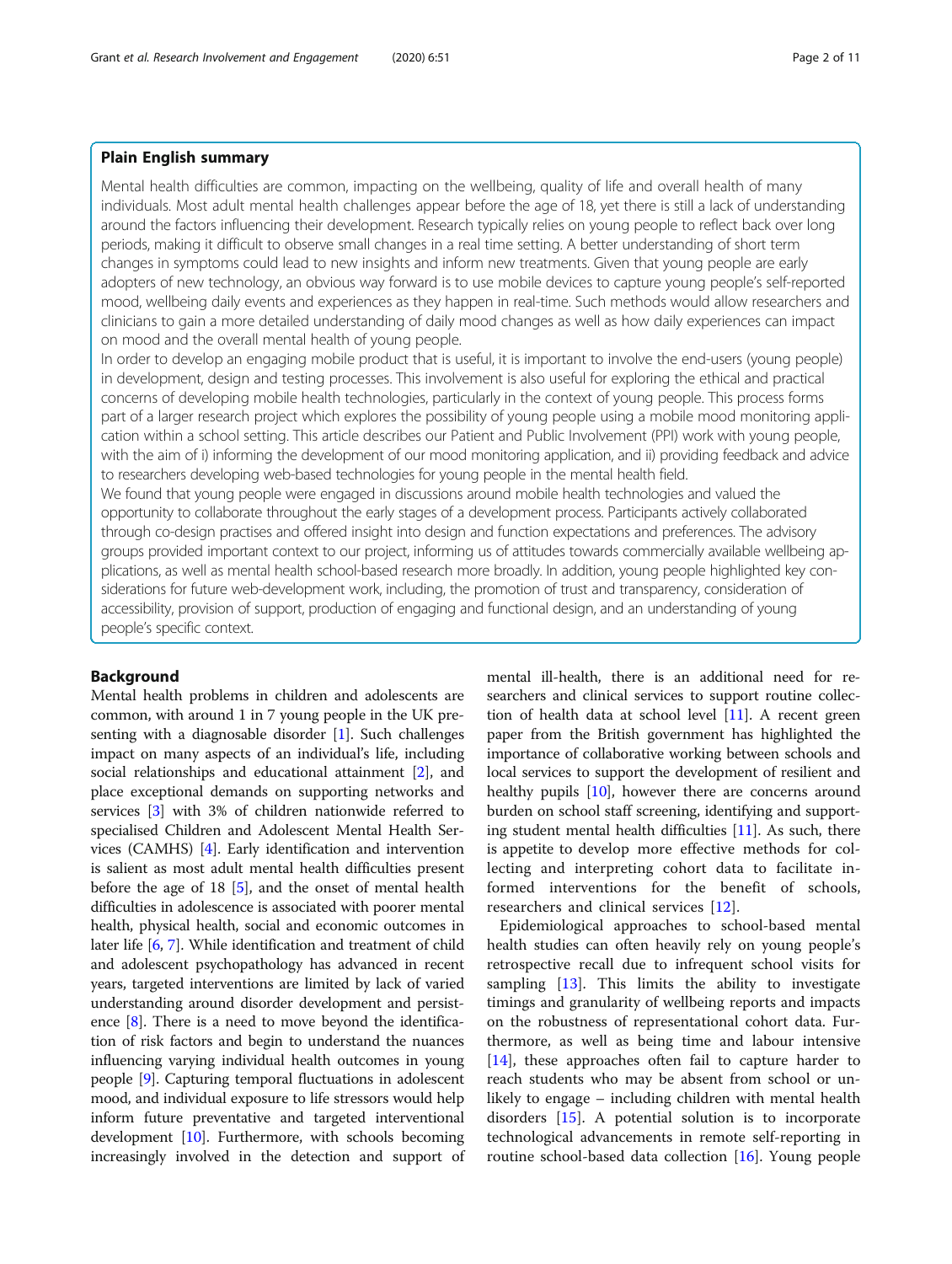are avid internet and mobile device users and early adopters of new technology, offering the potential for eplatform sampling methodologies [\[17](#page-9-0)]. Such approaches have been employed in experiential sampling methods (ESM) for symptom reporting in clinical trials and have been shown to aid the collection of in-real-time data [[18,](#page-9-0) [19\]](#page-9-0). The promotion of an e-platform for monitoring wellbeing in schools could alleviate burden on staff and have the potential to increase the frequency of engagement from young people [\[20](#page-9-0)]. In addition, creating a system to align the collection of data would help to promote consistency between school, health care and research outcome measures [[21](#page-9-0)]. As well as routine data collection, a mental health e-platform has the potential to facilitate health promotion and intervention programmes, provide up-to-date signposting information and act as a recruitment mechanism into health research [\[22\]](#page-9-0).

While such digital technologies create exciting potential, careful consideration must be made to the ethical, practical and potential exclusionary implications of this advancement [[23](#page-9-0), [24](#page-9-0)]. Consulting with young persons' advisory groups (YPAGs) is essential for understanding specific barriers to engagement, including digital access and competencies, and for exploring key concerns, practicalities and expectations of this health technology. In addition to public and patient involvement (PPI) becoming increasingly valued as a component of research acceptability and feasibility, there is also a legal obligation under Article 12 of the United Nations Convention on the Rights of the Child (UNCRC) to give children the right to have their views given due weight in all matters affecting them [[25,](#page-9-0) [26\]](#page-9-0). While forms of PPI are increasingly prevalent in health research, there are concerns that the power dynamic between 'research community' and 'public' limits the impact of meaningful and effective collaboration [\[27\]](#page-9-0). To address such concerns, previous adolescent e-health research has employed a collaborative co-design approach with young people throughout web-development processes [\[28](#page-9-0), [29\]](#page-9-0). There are various roles a young person can occupy in a co-design collaboration, including a user, tester, informant or design partner [\[30\]](#page-9-0). In the role of informant, young people contribute to the design process through offering insight and feedback on existing technologies, or on prototypes/early design ideas. Once the technology is developed, children may again offer input and feedback [[31](#page-9-0)]. This cyclical framework informing the development and direction of digital tools has been thought to increase feelings of ownership and levels of engagement with participants [\[32](#page-9-0)]. Furthermore, such an iterative process allows researchers to refine the clinical responsibility and level of interaction which have been identified as key challenges within e-health technologies [\[33](#page-9-0)]. In order to optimise the potential of an e-platform, the expectations and motivations of young people must be understood. This PPI project describes a co-design process with young people acting as informants and contributes to a larger body of work (Medical Research Council (MRC) Pathfinder Grant MC\_PC\_17214), assessing the acceptability and feasibility of embedding a mood monitoring e-platform into schools for students aged 16+. The overall project aims to understand the ethical issues surrounding young people's e-cohorts, explore the feasibility of online recruitment mechanisms (including meaningful ways to involve young people), and gain information on factors influencing participant retention. This PPI focuses on exploring i) young people's thoughts on mental health; ii) features and functions of an e-platform for monitoring wellbeing; and iii) barriers, including ethical and safeguarding concerns, to engaging with e-health technologies.

# Methods

#### Aim

Our aim was to gather voices from young people (aged 16–18) attending a secondary school or sixth form in London. Advisory groups set out to explore initial thoughts and concerns around; i) young people's mental health; ii) features and functions of existing e-platforms for wellbeing monitoring; and iii) barriers to engaging with e-health technologies.

#### Design

The discussion guide for the young persons' advisory group (YPAG) session was designed to be interactive and inclusive. As outlined in co-design literature, lowtech materials, interviews and design feedback on existing platforms or prototypes can all be used as methods for young people acting as informants in a co-design process. The sessions were designed to incorporate this multifaceted approach, and included task-based exercises, group discussion and feedback presentations. The final format was reviewed by colleagues with clinical expertise in Child and Adolescent Mental Health Services (CAMHS) and school-based mental health research at the National Institute for Health Research (NIHR) Maudsley Biomedical Research Centre (BRC). A mock advisory group session was held with a selection of the above colleagues and feedback was given on the content, length and format of the meeting. Furthermore, all materials (including adverting leaflets, discussion guides and supplementary resources) were circulated to clinical academics in CAMHS for comment.

To encourage collaboration with the project and ownership over contributions, participants were encouraged to identify, organise and offer insight into patterns of meaning within the group discussion. This was facilitated through visual grouping tasks and feedback from group members [[34\]](#page-9-0). Firstly, a scenario was presented to the YPAGs, describing a young person who had been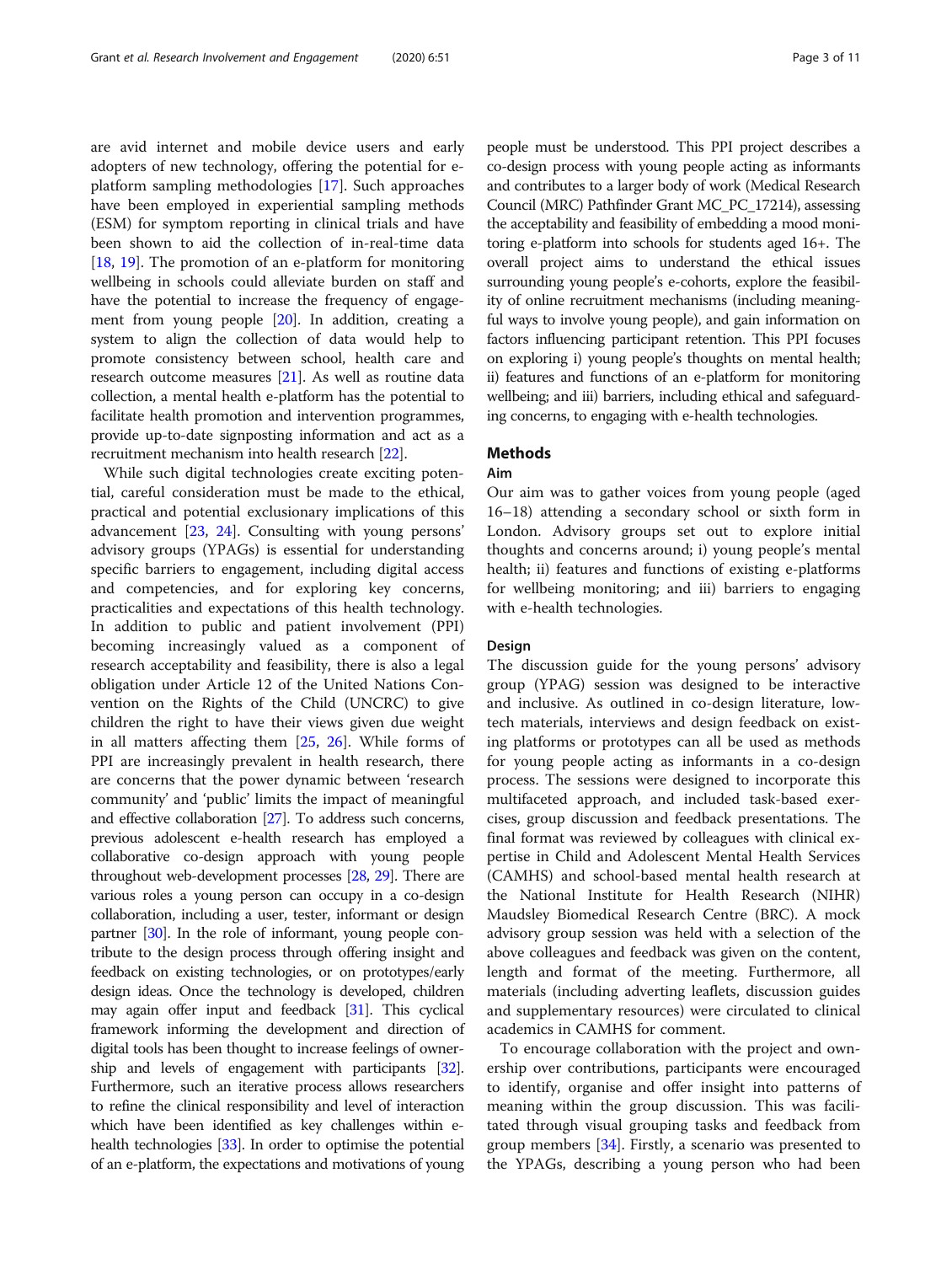feeling increasingly anxious and was having difficulty sleeping. Using visual prompts of a wall and ladder, participants were asked to write down perceived barriers for accessing support, as well as opportunities to enable help-seeking. Participants were invited to present their thoughts back to the group, and common themes were identified and discussed. Following this, young people were asked to write down words or phrases they associated with 'mental health' and assisted in grouping these into categories. To gain specific feedback on existing eHealth technologies, screenshots of commercially available and research specific mood monitoring apps were displayed in a gallery format. The YPAG was invited to comment anonymously by annotating the screenshots with likes and dislikes of the design and content. In the two final groups, a blank phone template was provided to give an opportunity for young people to sketch ideas for app features and functions. This section was designed to allow informants to determine the direction of web development processes, and so feedback around specific products (e.g. embedded commercial apps, research web-questionnaires) was essential. Finally, a discussion was had around safety and security, including privacy concerns, use of data and safeguarding procedures. Throughout all YPAG sessions, notepads were provided for young people that did not want to contribute to discussions in person. Furthermore, contact details of the research team were given for any follow up questions/comments, and a debrief leaflet was provided with signposting information to relevant young people's mental health services and helplines To ensure young people were actively playing the role of informants, YPAG facilitators allowed the discussion to be led by participants and aimed to listen to group discussion amongst young people. While pre-set prompts and activities were used as a guide, the young people had control over how these were interpreted.

#### Participants

An established convenience sampling method [[35\]](#page-9-0) utilising existing connections with KCL was used to recruit schools to participate in the co-design process. After initial engagement meetings with several schools, two

Table 1 Participating school characteristics

diverse schools (see Table 1) had capacity to take on the project. Participants were recruited through two secondary schools in London with varying profiles according to publicly available government data. All students aged 16+ attending participating schools were invited to take part in sessions through advertising leaflets disseminated by registration teachers. The age range of 16+ was set in line with the scope of the larger feasibility project.

The final sample consisted of 26 young people in Year 12 across four advisory group sessions ( $n = 6$ ,  $n = 6$ ,  $n = 1$ ) 7,  $n = 7$ ). No individual demographic information was collected to ensure anonymity. Sample size was ascertained through an iterative research process and recruitment stopped at the point of data saturation [[36\]](#page-9-0). These numbers were in keeping with recommendations in previous qualitative group research [[37](#page-9-0)].

#### Analysis strategy

Despite increasing interest around involving PPI groups as an integral part of healthcare research, there are limited resources exploring effective and rigorous methodologies for analysing and interpreting collected data [[27](#page-9-0)]. In order to intertwine YPAG findings with project development and theoretical understanding, a multidimensional analysis strategy was considered. A thematic framework was employed to allow researchers and young people to understand patterns of meaning within the collected feedback [[38](#page-10-0)]. Feedback from participants were explored, and audio recordings from the YPAG sessions were listened to (independently by CG, EW and LC), to ensure familiarisation of data and to recapitulate content. Initial codes were collaboratively produced and refined, before more conceptual themes were developed through further discussion. The final themes were disseminated to the participating young people for comment prior to formalising findings.

# Results

The five resulting themes from across the YPAG sessions are summarised below.

|                                | School A                  | School B                  | National average |
|--------------------------------|---------------------------|---------------------------|------------------|
| Type                           | Secondary with Sixth form | Secondary with Sixth form |                  |
| Selective                      | Non-selective             | Non-selective             |                  |
| Size                           | 2070                      | 1133                      |                  |
| PROGRESS 8 score               | 0.51                      | 0.1                       | $-0.03$          |
| Special Educational Need (%)   | 8.1                       | 8.9                       | 10.8             |
| FREE SCHOOL MEALS (%)          | 19.6                      | 61.8                      | 27.7             |
| English NOT FIRST language (%) | 23.4                      | 49.7                      | 16.9             |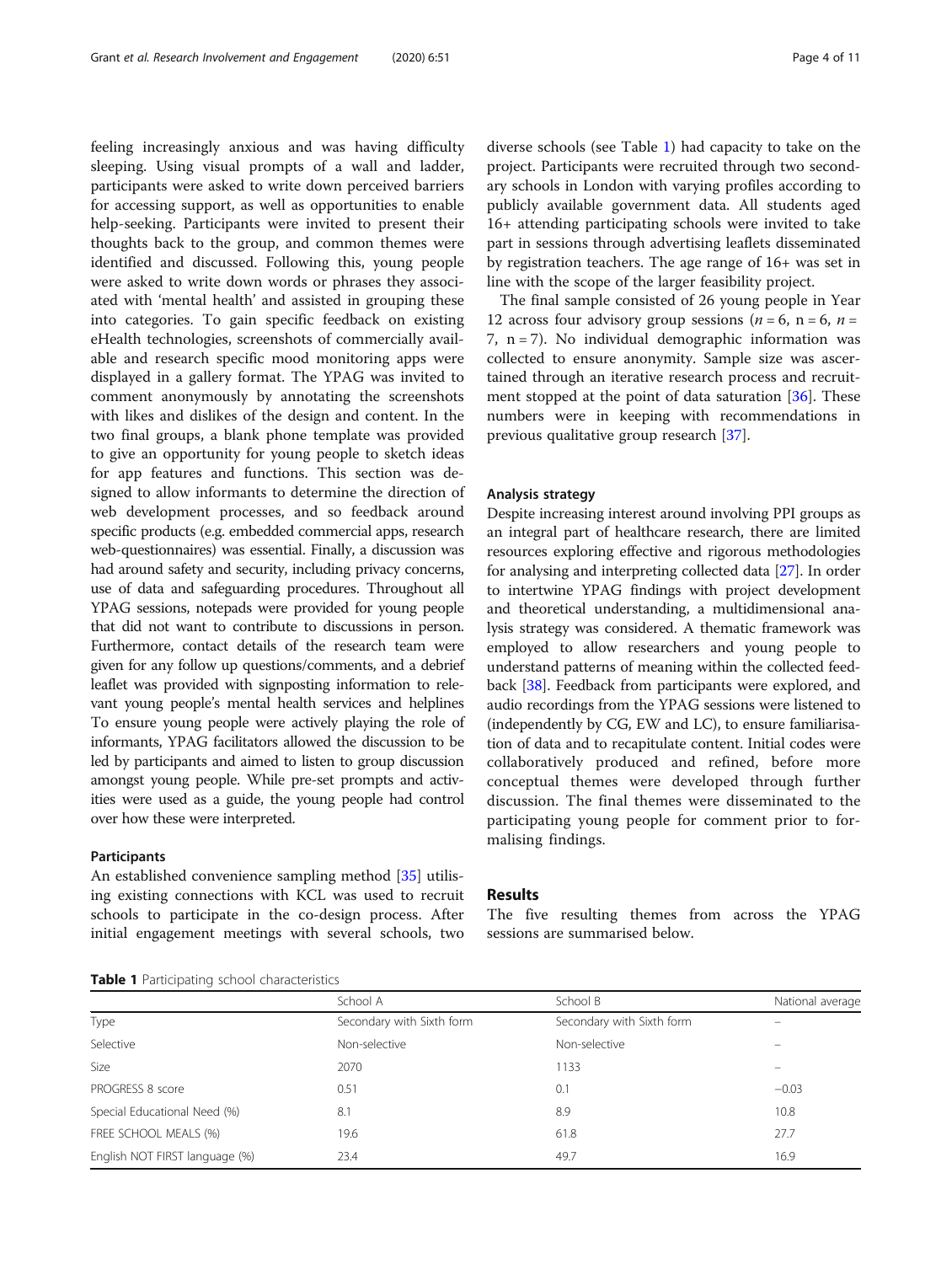# Theme 1. Perception of young People's mental health

Throughout the sessions, group members discussed the importance of understanding the specific needs and context surrounding young people's mental health. Participants wanted health related issues to be taken seriously, validated and respected by supporting adults. There were concerns around disclosing information and being dismissed.

"We should always believe when someone says something to us, like confides in us. You just don't know what they're going through." (G2).

There were additional comments around the desire for non-judgemental support and advice around risky health behaviours that influence on mental and physical health (such as alcohol/drug consumption, sexual activities and excessive social media use).

"Teachers always blame it on you though, like, if you feel bad because you've been smoking or drinking, they'll just be like that's because of you." (G1).

Members also felt positivity towards embracing new technology in mental health and wellbeing measurement, however commented on the potential reluctance to adopt these methodologies in some populations.

"The older generation always say phones are making us all have mental health issues, and I think it maybe has impacted us in some ways … but I think it can also be a way to help." (G3).

Group members also recognised a spectrum of mental health and wellbeing needs.

"If you look back, mental health support and stuff has come a long way and I think people are beginning to realise that we all have wellbeing needs" (G1).

The group also discussed the need for supporting networks to understand life stressors specific to contemporary adolescents when identifying and treating wellbeing needs.

"I mean life can be stressful with like exams and school and social media pressures and stuff." (G4).

# Theme 2. Trust

The YPAGs discussed the importance of transparency and protection of young people's data and its use - including willingness to share data, anonymity and fear of data misuse.

"There a feeling of 'what are you doing with our data', because lots of places give it to like third parties. I don't want to have my life recorded if I don't know what's going to happen with that information." (G3).

Group members agreed that clear and transparent data policies would make individuals more likely to use and trust an e-platform.

"As long as they tell you like honestly what they are doing with your information, I wouldn't mind sharing with researchers." (G4).

Young people felt it was important to trust the team behind the web development and expressed scepticism around corporate companies' intentions. Group members felt that an e-platform would be legitimised if it was promoted through a trusted source, such as school or a health care provider.

"I want to use something that was built by people that care, like actual humans, not just companies trying to get money and data from you. It would be good if teachers could suggest it to students."  $(G1)$ .

It was felt that flexibility should be incorporated into the data policies to allow individual users to control the use of their data. Most group members reported willingness to share data at group or cohort level but remained reluctant to share identifiable data with schools and researchers.

"If it's really and truly anonymous, then under no circumstances should that be broken." (G2).

# Theme 3. Accessibility

The participants felt that any platform developed should optimise accessibility to all students. During the group sessions, general barriers and enables of help seeking behaviour were discussed (including factors for accessing e-support). It was felt that the stigma of mental health influenced individual help seeking, as well as the choice of mobile phone application or website accessed.

"The title of it needs to be subtle, because if it's literally something like 'mental health help', then they are going to try and hide it and won't want it on their phone." (G2).

Furthermore, individual differences and issues around diversity and inclusion were discussed in relation to accessing and adhering to health programmes.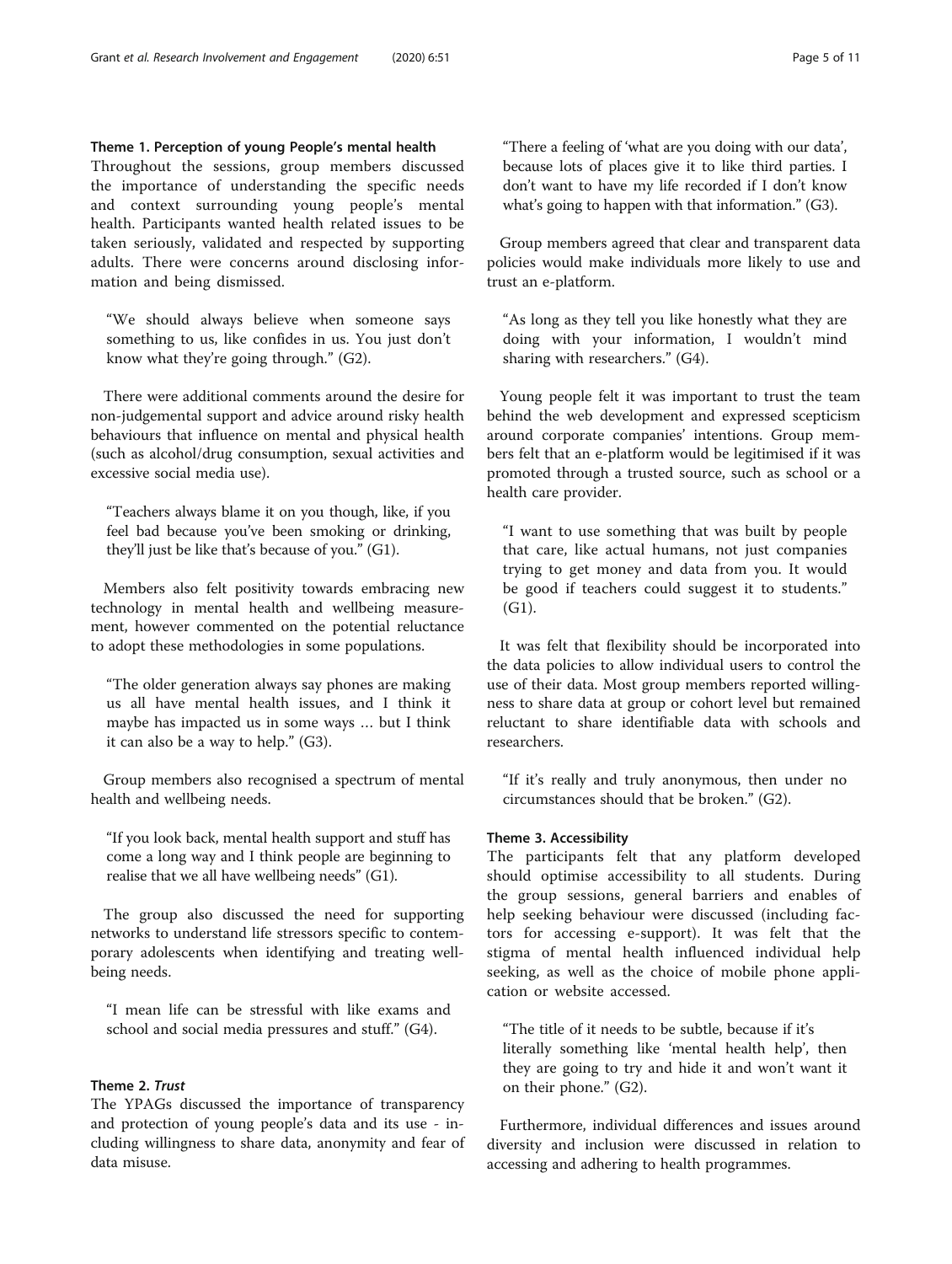"There's definitely issues with toxic masculinity … Plus it's harder to access therapy and stuff if your family don't talk about this or maybe just can't afford it." (G1).

"If your parents don't necessarily know what you're going through, you can't really go up to them and get them to pay a £15-a-month subscription." (G4).

The groups highlighted that the ease of accessing (i.e. downloading, signing up to and beginning to use) an eplatform would be an important factor for individuals showing initial interest. This also included practical issues with data usage, storage capacity and battery demand of the platform. The participants also discussed the accessibility of content on the platform, with developers ensuring that the level of information is appropriate for the age category intended.

"Don't put the information in a long, boring agreement thing because nobody reads that." (G3).

#### Theme 4. Support

The groups felt that an effective and engaging eplatform would provide an appropriate level of information and support to facilitate positive mental health and wellbeing. Participants discussed the ability for young people to engage in self-help, and frustrations around patronising approaches to mental health support.

"I think teachers and parents can sometimes not give us enough credit of being able to deal with things on our own … like we are more independent at this age and I think we should be able to have access to information that we can use to help ourselves without necessarily adults being involved." (G3).

However young people also acknowledged the variety of support needed for each user and highlighted the need to provide emergency responses when needed.

"I think there needs to be a kind of safeguarding system for when people are in danger or might hurt themselves." (G4).

The groups also discussed the current lack of wellbeing support for young people who don't present to mental health services or have a clinical diagnosis.

"It feels like you either have to wait to get to the point of being so bad that you're on medication, or it's no input and you can just deal with it yourself" (G3).

Young people identified choice in mental health support was important, and an e-platform should provide options in the services and self-help available to give individuals ownership in their help seeking.

"It's best to give the information on services available and give people the choice of whether to access them or not." (G1).

# Theme 5. Design

Young people stressed the importance of design in the acceptability and feasibility of a mental health e-platform. Participants discussed design preferences with reference to existing mental health phone applications and websites known to them.

"It needs to be designed well. If it looks like it's made in 2000, I'm not using it … I mean I will literally think 'can I really trust it if it looks like that.'" (G1).

Furthermore, the layout and presentation of questions was thought to be an important factor in young people's responses and level of engagement.

"We don't like being boxed and like categorised, maybe even something like a slider so you don't have to say, 'I'm this' or 'I'm that'." (G3).

Having the ability to customise and personalise profile settings was discussed as a favourable feature in an eplatform. This included comments on personalised colour palettes, icons and notification reminders. Individuals also expressed an interest in having a feedback function for reviewing entries.

"People want to get results. if you're putting in information you want an answer to that. So, I guess it's helpful to get some kind of feedback in that way." (G2).

# Example co-design informant input

| Theme                              | Request                                                                                         | Impact on e-platform                                                                                                                                       |
|------------------------------------|-------------------------------------------------------------------------------------------------|------------------------------------------------------------------------------------------------------------------------------------------------------------|
| Young<br>People's<br>Mental Health | Acknowledge the<br>specific contexts<br>which young people<br>face mental health<br>challenges. | When documenting<br>life-events, the<br>e-platform presents<br>the user with<br>categories, including<br>school, to<br>contextualise their<br>experiences. |
|                                    | Allow autonomy in<br>help-seeking and<br>health management.                                     | The platform<br>provides feedback<br>graphs to the user<br>to allow for reflection<br>on mood variation                                                    |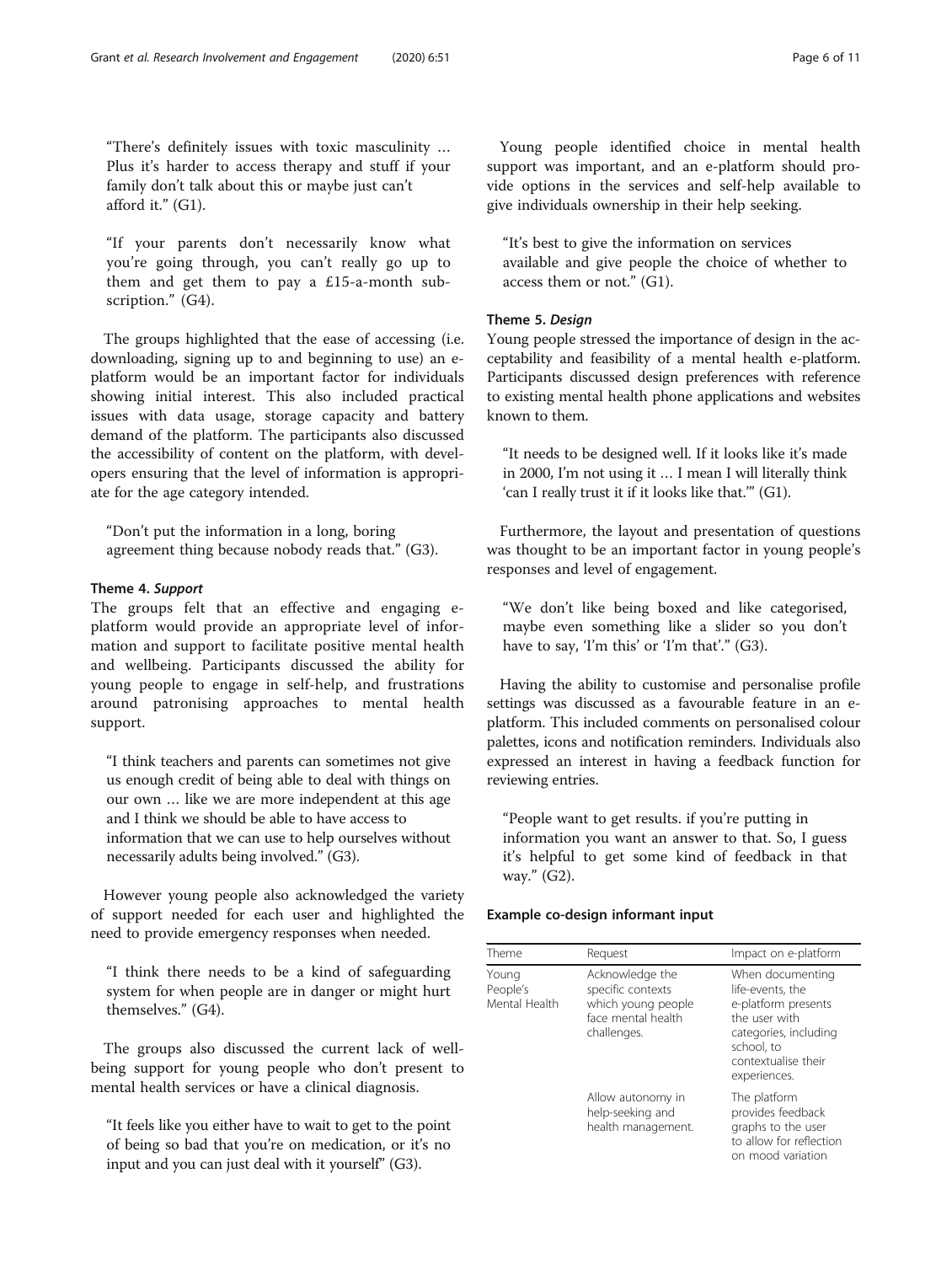Example co-design informant input (Continued)

# Example co-design informant input (Continued)

| Theme         | Request                                                                                | Impact on e-platform                                                                                                                                                                                                                                                                   | Theme                                                                                                                                                                                                                                                                                                                                                                                                                       | Request                                                            | Impact on e-platform                                                                                                                               |
|---------------|----------------------------------------------------------------------------------------|----------------------------------------------------------------------------------------------------------------------------------------------------------------------------------------------------------------------------------------------------------------------------------------|-----------------------------------------------------------------------------------------------------------------------------------------------------------------------------------------------------------------------------------------------------------------------------------------------------------------------------------------------------------------------------------------------------------------------------|--------------------------------------------------------------------|----------------------------------------------------------------------------------------------------------------------------------------------------|
|               |                                                                                        | across time and place.<br>It also provides<br>help-seeking<br>resources.                                                                                                                                                                                                               |                                                                                                                                                                                                                                                                                                                                                                                                                             | Offering support<br>services for those<br>in need.                 | Embedded as part of<br>the app, there is a<br>'support' tab which lists<br>a range of local and                                                    |
|               | Minimise the focus<br>on 'mental health'<br>problems.                                  | The title and icon of<br>the app are not<br>associated with<br>mental health.<br>Questions asked are<br>addressing wellbeing<br>and life-events rather<br>than clinical outcome<br>measures.                                                                                           |                                                                                                                                                                                                                                                                                                                                                                                                                             |                                                                    | national support<br>resources. Hyperlinks to<br>webpages, phone<br>numbers and app<br>downloads are built in.                                      |
|               |                                                                                        |                                                                                                                                                                                                                                                                                        |                                                                                                                                                                                                                                                                                                                                                                                                                             | Transparency of<br>therapeutic ability<br>and scope.               | As part of the sign-up<br>process, the platform<br>outlines the limits of its<br>therapeutic ability -                                             |
| Trust         | Provide a space to<br>document thoughts<br>and feelings without<br>fear of information | The platform promises<br>anonymity to the user.<br>The only instances in<br>which this is broken, is                                                                                                                                                                                   |                                                                                                                                                                                                                                                                                                                                                                                                                             |                                                                    | including the frequency<br>of risk screening and the<br>lack of immediate<br>support for users.                                                    |
|               | being shared.                                                                          | if the user was<br>in immediate danger to<br>themselves or others.                                                                                                                                                                                                                     | Design                                                                                                                                                                                                                                                                                                                                                                                                                      | Do not box<br>responses into<br>categories.                        | Most responses on the<br>app are collected<br>through a 'sliding scale'<br>to offer flexibility. In                                                |
|               | Clear and concise<br>information on how<br>the data is handled.                        | The platform has a data<br>privacy policy which is<br>written in lay English<br>terms to allow for<br>complete transparency<br>over the sharing and<br>storing of data. Data<br>sharing preferences are<br>also made flexible, with<br>control given to the<br>user and their account. |                                                                                                                                                                                                                                                                                                                                                                                                                             |                                                                    | sections where this is<br>not possible, an 'other'<br>option or free-text<br>box is provided.                                                      |
|               |                                                                                        |                                                                                                                                                                                                                                                                                        |                                                                                                                                                                                                                                                                                                                                                                                                                             | Avoid using<br>triggering colours.                                 | The app does not use<br>'red' or 'green' colours<br>to reflect 'good' and<br>'bad'. The colour<br>scheme is pastel, and<br>the avatar character is |
|               | Ability to contact the<br>web-developers and<br>others involved.                       | Contact information for<br>the web-development<br>company and                                                                                                                                                                                                                          |                                                                                                                                                                                                                                                                                                                                                                                                                             |                                                                    | purple, which users<br>felt was gender<br>neutral.                                                                                                 |
|               |                                                                                        | researchers involved are<br>provided to all users,<br>and feedback on app<br>stores regularly checked<br>for queries.                                                                                                                                                                  |                                                                                                                                                                                                                                                                                                                                                                                                                             | Flexibility in the<br>nature and<br>frequency of<br>notifications. | The app allows the<br>user to determine<br>when notifications are<br>set, with setting<br>preferences at the                                       |
| Accessibility | Inclusivity in every<br>character used.                                                | The platform uses an<br>avatar character which is<br>inclusive of race, age<br>and gender.                                                                                                                                                                                             |                                                                                                                                                                                                                                                                                                                                                                                                                             |                                                                    | sign-up process as<br>well as complete<br>flexibility to change<br>this in user settings<br>throughout                                             |
|               | Do not charge for<br>app or in-app features.                                           | The platform is a free<br>service provided for<br>schools, no individual<br>user or school will be<br>charged to access its<br>features.                                                                                                                                               | <b>Discussion</b>                                                                                                                                                                                                                                                                                                                                                                                                           |                                                                    | engagement.<br>This study provided an opportunity to explore key                                                                                   |
|               | Make information<br>understandable and<br>digestible.                                  | The platform has tried<br>to minimise 'words per<br>page' and has provided<br>a break-down of<br>information on the<br>research which is<br>accessible at all times in<br>an embedded PDF<br>document.                                                                                 | features of a successful e-platform for monitoring mental<br>health and wellbeing within a school setting for young<br>people 16+. Findings support some existing literature,<br>highlighting the importance of design and customisation<br>on e-platform uptake and retention [29], and provides<br>novel insight into young people's expectations and pref-<br>erences for digital health. Very few studies have reported |                                                                    |                                                                                                                                                    |

# Support Having a clear safeguarding procedure for at-risk users.

The platform has clinical advisors that will assist in risk screening of any inputting of free-text boxes.

features of a successful e-platform for monitoring mental health and wellbeing within a school setting for young people 16+. Findings support some existing literature, highlighting the importance of design and customisation on e-platform uptake and retention [[29](#page-9-0)], and provides novel insight into young people's expectations and preferences for digital health. Very few studies have reported the process of co-design with young people in wellbeing digital technologies. The exploratory nature of this PPI contributes to understanding the needs of young people, specifically the functions required in a mood monitoring eplatform and the process of co-design. This programme of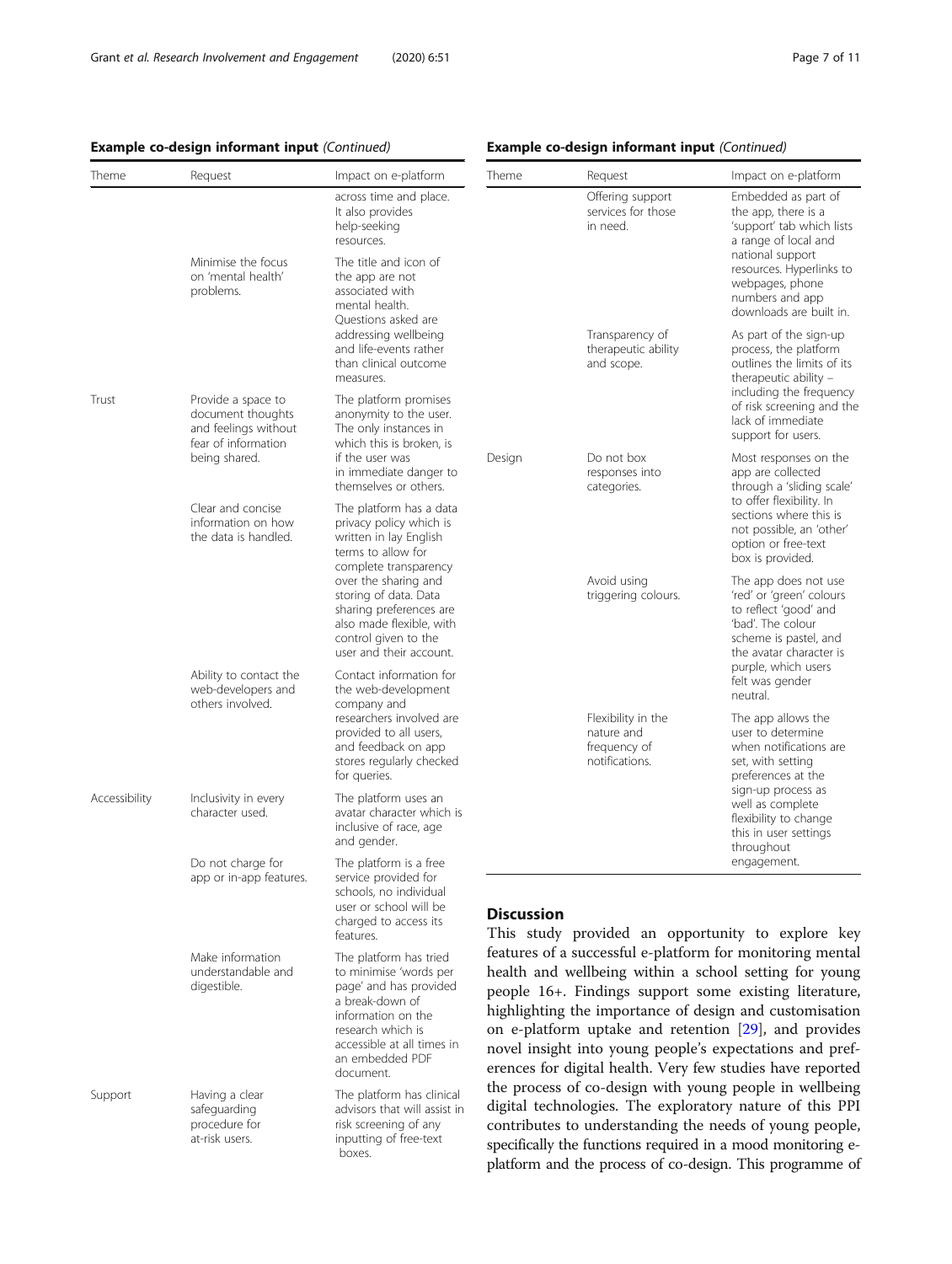work provided an insight into young people's perceptions of mental health, their ideas and concerns surrounding eHealth technologies and ideas around what an effective eHealth platform may look like.

The paper describes the facilitation of 4 YPAG sessions and provides an overview of five key considerations for the development of a mental health e-platform, with each broad theme incorporating more specific requests and expectations from young people. Conversations with participants highlighted the importance of understanding the specific needs and context of young people's mental health throughout the research process, and in relation to the development of an e-platform. Across all groups, participants identified frustration towards frequent dismissal of mental health difficulties from adults, and highlighted factors (including social media pressures, exam stress and risky health behaviours) that feature as part of young people's everyday lives. While the sessions promoted interesting discussions around the particular context of participating students, future research should seek to consult with their population of users.

In addition, young people felt that trust was important in the acceptability of any e-health technology, in terms of the legitimacy of the developers, the transparency of data management and the promise of confidentiality. Future e-health research should consider ways in which to translate the complexity of data policies into accessible language to ensure participants are fully informed of their rights and options. Young people also identified additional accessibility considerations, such as the promotion of diversity and inclusion. It was highlighted that the acknowledgement of specific barriers and enablers to help-seeking behaviour and programme engagement from young people would act as an important feature in product uptake and acceptability. Furthermore, the sessions called attention to the need for support provision to promote positive mental health and wellbeing in a mental health e-platform. Young people felt that self-help materials and up-to-date signposting information would be sufficient for the majority of users, however identified the need for safeguarding protocols for individuals in more immediate need. Finally, the groups emphasised the importance of design, and identified preferred features and functions for user interface. Participating young people expected high standards for web-based usability and design which should be considered in future health care provision and research methodologies. The YPAG participants were able to critically evaluate commercially available health platforms, demonstrating the expected standards of e-health products. Future research should continue to harness the expertise and preferences of digital natives. These findings could be used as a resource for future research into adolescent

mental health, by providing a set of reoccurring themes in e-health acceptability and feasibility.

Findings from this study compliment other PPI work aiming to co-design with young people and reiterate the need for a product to be accessible, easy to use and well designed. However, there seem to be nuances in the expectation of users depending on who the population are, and what the primary purpose of the app is. For example, while previous PPI with mental health service users has highlighted the importance of clinical responsiveness and 'outreach' approaches within apps [\[29](#page-9-0)], these findings suggest that within non-clinical populations, it is the transparency of clinical expectations that is paramount  $[33]$  $[33]$ . Understanding the ways to make mood-monitoring apps that provide an appropriate level of support for the users further exemplifies the need for flexibility and user-centred design [[31\]](#page-9-0).

#### Impact of advisory groups

Measuring impact was not the primary aim due to the iterative nature of this PPI and subsequent challenges in obtaining quantifiable measurements on impact. However, reflecting on the qualitative feedback from participants, the YPAGs were considered to be a useful tool in assessing acceptability and feasibility of an e-platform, informing the web development process, and increasing transparency in ongoing mental health research. Reference was made to what Brett et al. describe as 'impacts on users' [\[39\]](#page-10-0), particularly in terms of personal benefits, for example users sense of empowerment and feeling listened to. The participants also expressed interest in taking part in future YPAG sessions, suggesting young people enjoyed being involved in the research process of their personal involvement. Continuing a dialogue between researchers and school students could increase interest and awareness of health and epidemiological research, a consideration to be made when measuring the impact of future PPI work on recruitment and attrition.

#### Reflections and limitations

The evolving nature of this PPI work allowed for ongoing improvement in the way that the sessions were conducted. Such anecdotal findings may be useful for future PPI work involving young people. The research team agreed that while it was logistically easier to host sessions within school times/premises, it was important to try and dissociate the session with the school itself. For example, it seemed that young people were more likely to speak openly when members of staff were not present. It was also felt that due to the limited time with the YPAGs, having existing relationships with and within the group was helpful for establishing rapport. For example, in groups where members all consisted of the same registration or tutorial class, young people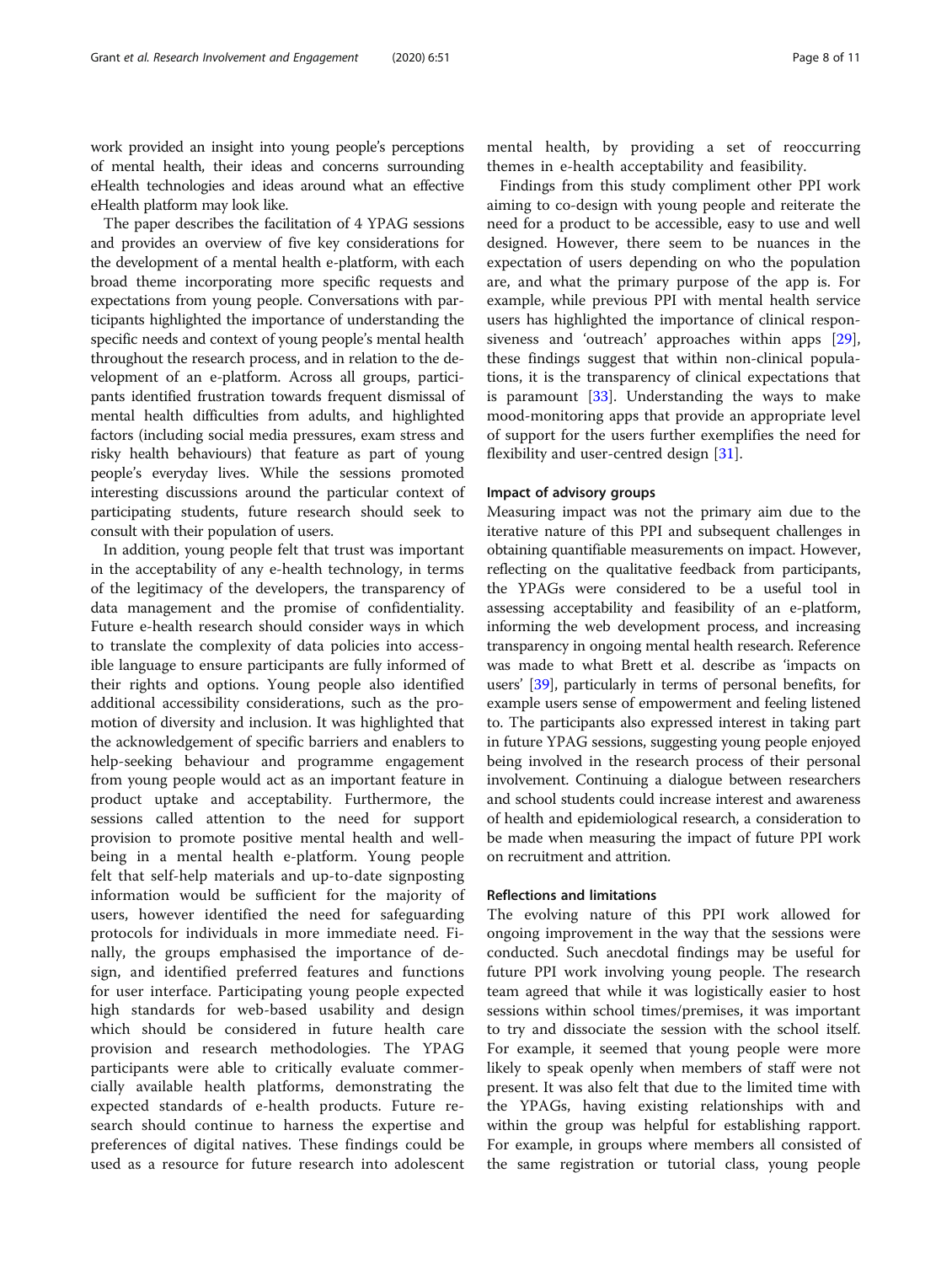were generally more responsive to group tasks. This was most apparent when participants chose to reflect on personal mental health difficulties or experiences with eHealth technologies. While there were no expectations or obligations for young people to do this, in groups where students perceived a trusting environment, it did lead to a more in-depth discussion into the real-life application of eHealth technologies.

There are several limitations to this PPI project. Firstly, while efforts were made to be inclusive throughout the YPAG recruitment process, the convenience sampling methods used did not guarantee representational participation. This is a challenge with many PPI initiatives as the voluntary nature and small sample sizes of the work tends to fail to capture harder-to-reach populations and to ensure diversity. It should also be noted that this PPI was London-based, and findings therefore may be specific to the viewpoints of students attending such inner-city London schools. While the findings offer important local insight into mental health and new technologies, the limited geographical scope of the work should be acknowledged and findings can therefore not be generalised more widely. Similarly, while the age range in this PPI is based on the intended audience for the mood monitoring app, it does limit the findings applicability to younger audiences (i.e. under the age of 16). In addition, no formal measures were used to quantify the impact of the PPI on the project. An impact evaluation methodology would need to be embedded early on in order to effectively demonstrate impact. Future research should consider the ways in which the impact of young people's voices can be formally evaluated.

Furthermore, while each session was intended to act as a cyclical workshop, with ongoing feedback and iterations to the web-development proposal, there were limitations in the implementation of the 'co-design' approach. Each YPAG was consulted on one standalone occasion and this was predominantly due to the restrictions of exam schedules and school timetables. It would have been interesting to collaborate with the same YPAG members throughout the process of the web development. However, the method described did allow for a greater number of voices to be heard overall and prevented bias towards the product as a result of personal investment in the process.

# Conclusions

An e-platform delivered via schools presents an opportunity to unobtrusively capture a significant amount of data from young people in everyday life. This data allows opportunity to improve the detection, prediction and understanding of mental health difficulties among young people. Whilst still an emerging area of research, we found that in principle, there was a good amount of support from young people for this type of research and

we found it was feasible to involve young people and use their insights to shape the developing of an e-platform for mental health research.

Involving young people in the development process of e-health technologies offer unique insight for ensuring the successful adoption and usage of new methodologies. This current PPI project outlines five key themes to consider when developing e-health technologies: perception of young people's mental health, trust, accessibility, support and design. Insights from advisory group work can be used to inform researchers interested developing web-based technologies in the mental health field and will be directly applicable to the development of adolescent mood-monitoring e-platforms.

This project provides guidance for the development of a mood-monitoring e-platform, and forms part of a larger body of work. The e-platform developed from this project aims to be piloted in at least one secondary school this year (King's College London Ethics Reference: MOD-19/20–13,071). Further publications will aim to describe the process of embedding this platform as part of a school system and offer insight into student acceptability and adherence through further PPI and app usage metrics. All schools that engaged with this piece of PPI will be invited to take part in a whole-year or whole-school roll out of the app.

#### Abbreviations

YPAG: Young Persons' Advisory Group; CAMHS: Child and Adolescent Mental Health Service; MRC: Medical Research Council; NIHR: National Institute for Health Research; PPI: Patient and Public Involvement; ESM: Experiential Sampling Methodology; G: Group

#### Acknowledgements

We would like to acknowledge all the members of the Young People's Advisory Group sessions, including: Greisi Halilaj, Elise Goldstein-Larsson, Yahya Ahmed, Leo Fantahun, Vesa Abazi, Noor Abedi and others who wish to remain anonymous. We would also like to thank participating schools, and particularly Cosima Davies and Zaki Kazi, who helped coordinate and facilitate the sessions. We would like to acknowledge Lamprini Frangous, who provided useful insight into co-design practices. This research was also reviewed by a team with experience of mental health problems and their carers who have been specially trained to advise on research proposals and documentation through the Young Person's Mental Health Advisory Group: a free, confidential service in England provided by the National Institute for Health Research Maudsley Biomedical Research Centre via King's College London. We would like to thank all those that contributed for their efforts.

#### Authors' contributions

CG, EW and LC developed and facilitated the advisory group sessions. The first draft of this manuscript was written by CG and then all authors critically revised, edited and approved the final version.

#### Funding

This paper represents independent research funded by the Medical Research Council (MRC) Pathfinder Grant and National Institute for Health Research (NIHR) Biomedical Research Centre at South London and Maudsley NHS Foundation Trust and King's College London. The views expressed are those of the authors and not necessarily those of the MRC, NHS, NIHR, Department of Health or Department of Health and Social Care. JD is supported by NIHR Clinician Science Fellowship award (CS-2018-18-ST2–014) and has received support from a Medical Research Council (MRC) Clinical Research Training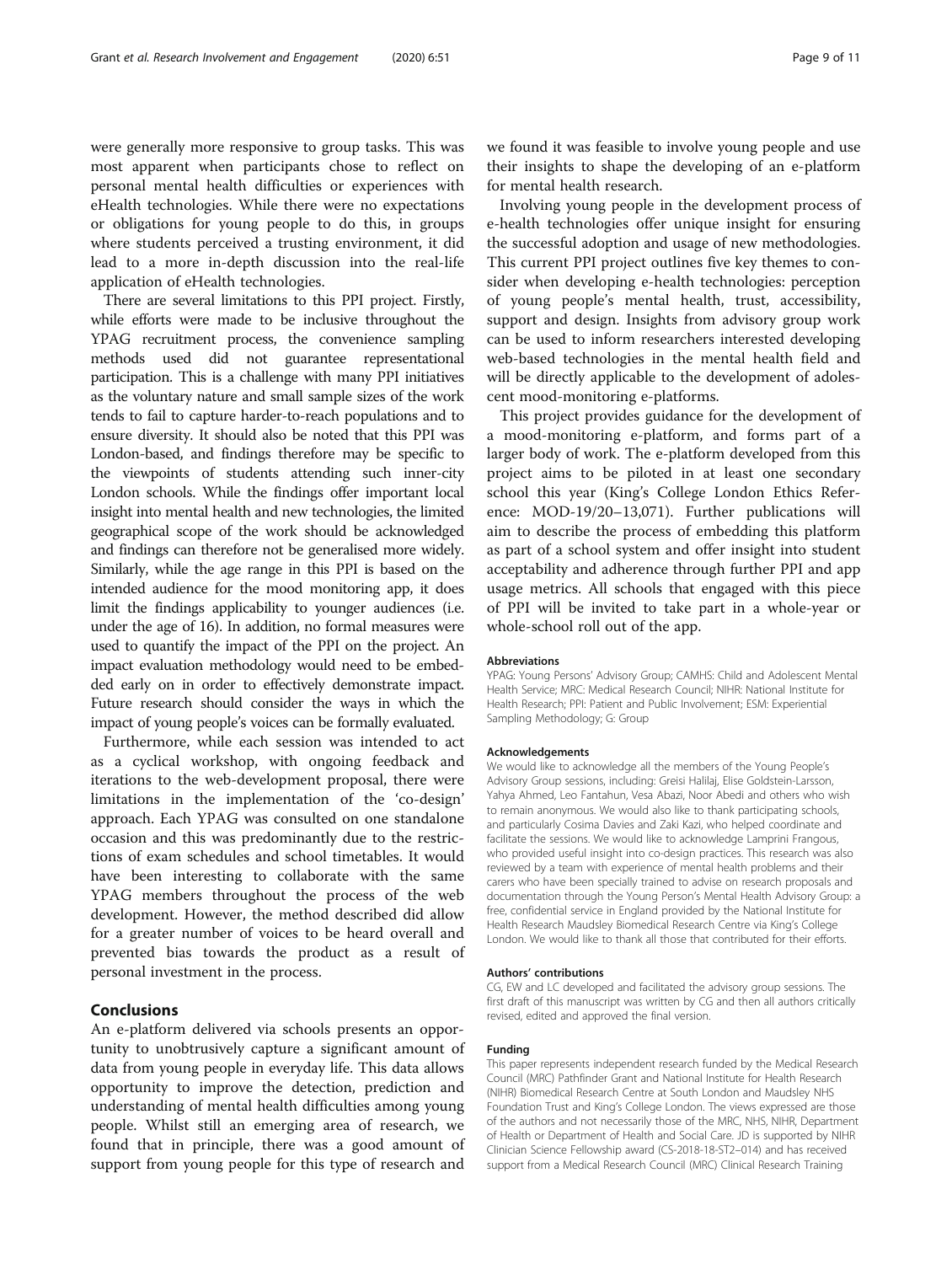<span id="page-9-0"></span>Fellowship (MR/L017105/1) and Psychiatry Research Trust Peggy Pollak Research Fellowship in Developmental Psychiatry.

#### Availability of data and materials

Not applicable

# Ethics approval and consent to participate

This paper reports a PPI project exploring the acceptability of an e-platform for monitoring mood in schools. The NIHR INVOLVE organisation advises that "members of the public actively involved in research are acting as specialist advisors, providing valuable knowledge and expertise based on their experience of a health condition or public health concern. Therefore ethical approval is not needed for the active involvement element of the research (even when people are recruited via the NHS), where people are involved in planning or advising on research, for example helping to develop a protocol, questionnaire or information sheet, being a member of an advisory group or co-applicant" [\[40](#page-10-0)]. Young people involved in the advisory group sessions were compensated for their time with high-street vouchers. In addition, mental health researchers facilitated 'exam stress' workshops to participating schools to encourage involvement. After initial scoping of the advisory group data, schools and individuals were provided with a lay report of findings and given an opportunity to comment on the draft report before contact with web-developers.

#### Consent for publication

Not applicable.

#### Competing interests

The authors have declared that no competing interests exist.

#### Author details

<sup>1</sup>King's College London, Department of Child & Adolescent Psychiatry, Institute of Psychology, Psychiatry and Neuroscience, London, UK. <sup>2</sup>The South London and Maudsley NHS Foundation Trust Biomedical Research Centre (SLaM BRC), London, UK.

# Received: 13 February 2020 Accepted: 3 July 2020 Published online: 03 September 2020

#### References

- 1. NHS Digital. Mental health of children and young people in England. 2018.
- 2. Mcleod JD, Uemura R. Adolescent mental health, behavior problems, and academic achievement; 2012.
- 3. Knapp M, Mcdaid D, Parsonage M. Mental health promotion and mental illness prevention: the economic case; 2011.
- 4. NHS Benchmarking Network. CAMHS benchmarking report. 2018. Available from: [https://www.nhsbenchmarking.nhs.uk/news/2018-camhs-project](https://www.nhsbenchmarking.nhs.uk/news/2018-camhs-project-results-published)[results-published.](https://www.nhsbenchmarking.nhs.uk/news/2018-camhs-project-results-published)
- 5. Jones PB. Adult mental health disorders and their age at onset. Br J Psychiatry. 2013;202(s54):s5–10.
- 6. Rutter M, Kim-cohen J, Maughan B. Continuities and discontinuities in psychopathology between childhood and adult life, vol. 4; 2006. p. 276–95.
- 7. Costello EJ, Maughan B. Annual research review: optimal outcomes of child and adolescent mental illness. J Child Psychol Psychiatry. 2015;56(3):324–41.
- 8. Houben M, Noortgate W, Van Den Kuppens P. The relation between short term emotion dynamics and psychological well-being: a meta-analysis. Psychol Bull. 2015;141(4):901–30.
- Costello EJ, Foley DL, Angold A. 10-year research update review : the epidemiology of child and adolescent psychiatric disorders : II . Developmental epidemiology. J Am Acad Child Adolesc Psychiatry. 45(1):8– 25 Available from: [https://doi.org/10.1097/01.chi.0000184929.41423.c0.](https://doi.org/10.1097/01.chi.0000184929.41423.c0)
- 10. Jacka FN, Mykletun A, Berk M. Moving towards a population health approach to the primary prevention of common mental disorders. BMC Med. 2012;10(1):1–6.
- 11. Spratt J, Shucksmith J, Philip K, Watson C. 'Part of who we are as a school should include responsibility for well-being': Links between the school environment, mental health and behaviour. Pastoral Care Educ. 2006;24(3): 14–21.
- 12. Day L, Blades R, Spence C, Ronicle J, Uk E. Mental health services and schools link pilots: evaluation report; 2017.
- 13. Costello EJ, Mustillo S, Erkanli A, Keeler G, Angold A. Prevalence and development of psychiatric disorders in childhood and adolescence. Arch Gen Psychiatry. 2003;60(8):837–44.
- 14. Lau PW, Lau EY, Wong DP, Ransdell L. A systematic review of information and communication technology–based interventions for promoting physical activity behavior change in children and adolescents. J Med Internet Res. 2011;13(3):e48.
- 15. Meltzer H. Mental health of children and young people in Great Britain, 2004; 2004.
- 16. Bolger N, Davis A, Rafaeli E. Diary methods: Capturing life as it is lived. Annu Rev Psychol. 2003;54(1):579–616.
- 17. Lauricella AR, Cingel DP, Blackwell C, Wartella E, Conway A. The Mobile generation: youth and adolescent ownership and use of new media. Commun Res Rep. 2014;31(4):357–64.
- 18. Csikszentmihalyi M, Larson R. Validity and reliability of the experiencesampling method. In: Flow and the foundations of positive psychology: the collected works of Mihaly Csikszentmihalyi; 2014.
- 19. Burton C, Weller D, Sharpe M. Are electronic diaries useful for symptoms research? A systematic review. J Psychosom Res. 2007;62(5):553–61.
- 20. Gibson K, Cartwright C, Kerrisk K, Campbell J, Seymour F. What young people want: a qualitative study of adolescents' priorities for engagement across psychological services. J Child Fam Stud. 2016;25(4):1057–65.
- 21. Wolpert M, Ford T, Trustam E, Law D, Flannery H, Fugard REWJB, et al. Patient-reported outcomes in child and adolescent mental health services ( CAMHS ): use of idiographic and standardized measures; 2012. p. 8237.
- 22. Sawyer SM, Afifi RA, Bearinger LH, Blakemore SJ, Dick B, Ezeh AC, Patton GC. Adolescence: a foundation for future health. Lancet. 2012;379(9826):1630–40.
- 23. Flicker S, Haans D, Skinner H. Ethical dilemmas in research on Internet communities. Qual Health Res. 2004;14(1):124–34.
- 24. Brown C, Czerniewicz L. Debunking the 'digital native': beyond digital apartheid, towards digital democracy. J Comput Assist Learn. 2010;26(5):357–69.
- 25. Brett JO, Staniszewska S, Mockford C, Herron-Marx S, Hughes J, Tysall C, Suleman R. A systematic review of the impact of patient and public involvement on service users, researchers and communities. Patient. 2014; 7(4):387–95.
- 26. Lundy L. 'Voice'is not enough: conceptualising Article 12 of the United Nations Convention on the Rights of the Child. Br Educ Res J. 2007;33(6): 927–42.
- 27. Jennings H, Slade M, Bates P, Munday E, Toney R. Best practice framework for patient and public involvement (PPI) in collaborative data analysis of qualitative mental health research: methodology development and refinement. BMC Psychiatry. 2018;18(1):1–11.
- Sundram F, Hawken SJ, Stasiak K, Lucassen MF, Fleming T, Shepherd M, Greenwood A, Osborne R, Merry SN. Tips and traps: lessons from codesigning a clinician e-monitoring tool for computerized cognitive behavioral therapy. JMIR Ment Health. 2017;4(1):e3.
- 29. Hetrick SE, Robinson J, Burge E, Blandon R, Mobilio B, Rice SM, Simmons MB, Alvarez-Jimenez M, Goodrich S, Davey CG. Youth codesign of a mobile phone app to facilitate self-monitoring and management of mood symptoms in young people with major depression, suicidal ideation, and self-harm. JMIR Ment Health. 2018;5(1):e9.
- 30. Druin A. The role of children in the design of new technology. Behav Inform Technol. 2002;21(1):1–25.
- 31. Thabrew H, Fleming T, Hetrick S, Merry S. Co-design of eHealth interventions with children and young people. Front Psychol. 2018;9:481.
- 32. Craven MP, Lang AR, Martin JL. Developing mhealth apps with researchers: multi-stakeholder design considerations. In: Lecture notes in computer science (including subseries lecture notes in artificial intelligence and lecture notes in bioinformatics); 2014.
- 33. Marzano L, Bardill A, Fields B, Herd K, Veale D, Grey N, Moran P. The application of mHealth to mental health: opportunities and challenges. Lancet Psychiatry. 2015;2(10):942–8.
- 34. Glisczinski D. Thematic analysis. J Transform Educ. 2018;16(3):175.
- 35. Bornstein MH, Jager J, Putnick DL. Sampling in developmental science: Situations, shortcomings, solutions, and standards. Dev Rev. 2013;33(4):357–70.
- 36. Malterud K, Siersma VD, Guassora AD. Sample size in qualitative interview studies. Qual Health Res. 2016;26(13):1753–60 [cited 2019 Aug 16] Available from: [http://journals.sagepub.com/doi/10.1177/1049732315617444.](http://journals.sagepub.com/doi/10.1177/1049732315617444)
- 37. Guest G, Namey E, McKenna K. How many focus groups are enough? Building an evidence base for nonprobability sample sizes. Field Methods. 2017;29(1):3–22.